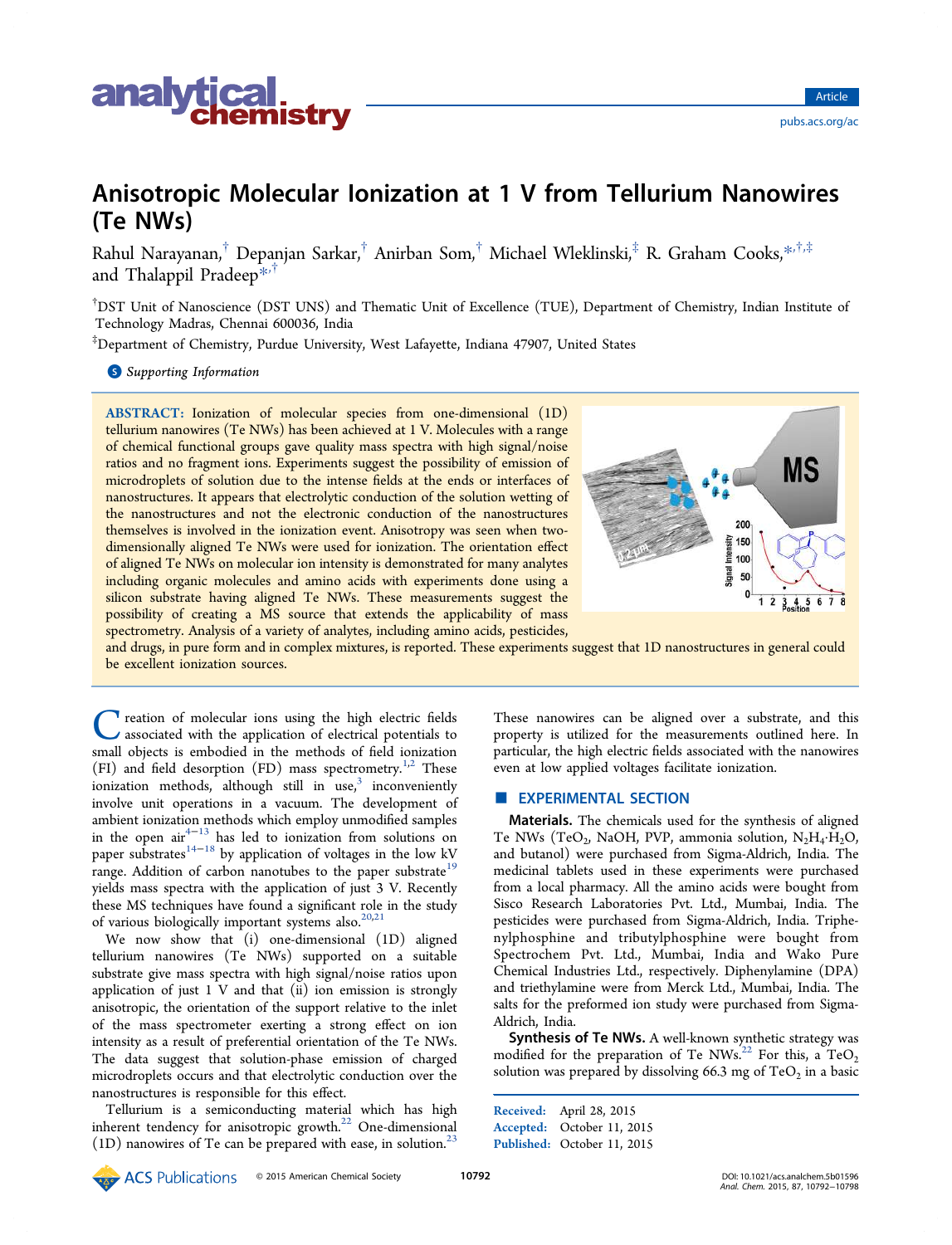

Figure 1. (A) Schematic of the ionization process (include appropriate scale bars), (B) low magnification TEM image of aligned Te NWs, (C) high magnification HRTEM image of TE NWs, and (D) FE SEM image of aligned Te NWs-coated paper clamped onto carbon tape. Various lattice planes observed are marked in C. The edge of the paper substrate is marked in D. The NWs coat the surface uniformly and a thin coating visibly changes the color of the paper. In panels B and C, copper grids were used as substrates.

medium containing 0.3 g of NaOH in 2 mL of distilled water. This solution was mixed with a polyvinylpyrrolidone (PVP) solution containing 500 mg of PVP (30 kDa) in 30 mL of distilled water in a Teflon-lined stainless steel autoclave. To this, 2.5 mL of ammonia and 500  $\mu$ L of 99%  $N_2H_4 \cdot H_2O$  were added and stirred for 15 min. The reaction was kept at 180 °C for 3 h. A dark blue colored Te NWs suspension was obtained from which the Te NWs were precipitated by centrifugation. The NWs were characterized by transmission electron microscopy (10  $\mu$ m long wires of ~10−12 nm diameter) and by optical absorption spectroscopy.

Freestanding Aligned Layers of Te NWs. The freshly synthesized ultrathin Te NWs were washed thoroughly by centrifuging at 20 000 rpm, and the pellet was dispersed in 1 mL of n-butanol. The resulting suspension was carefully added dropwise to water in a Petri dish to form a thin bluish layer of NWs (8  $μ$ m length and 10 nm diameter) between the water− butanol interface due to their buoyancy and capillary forces.<sup>23</sup> A schematic illustration of NWs alignment is shown in Figure S1. A TEM grid was placed upside down over the surface to capture the NW layer, which was dried and characterized under TEM. The aligned nanostructures can be transferred to other substrates such as a silicon (001) single crystal surface, which were used for the ionization anisotropy experiments discussed later in the paper.

For most experiments, the so-prepared aligned tellurium nanowire suspension in butanol was transferred directly onto a piece of Whatman 42 filter paper. For this, the filter paper was held parallel over the surface of the NW suspension in the Petri dish and the suspension was transferred carefully to the paper (by moving the substrate along the water−butanol interface). The paper was dried under laboratory conditions at room temperature and cut using a pair of scissors in a rectangular shape in dimensions of  $4 \times 6$  mm (base  $\times$  height). In the case of Si, a precut substrate (by using a diamond knife) was used to deposit the Te NWs. It was mounted on a copper clip and held in front of the mass spectrometer (MS) inlet at a distance of ∼1−2 mm. This distance was set manually and was not precisely controlled. The copper clip was connected to an external voltage supply, and a voltage of 1 V was applied for all the measurements except when indicated otherwise. The paper was not cut in the triangular shape typically used in paper spray ionization to ensure that the enhanced fields at the (macroscopic) corners of the triangular paper tip did not cause an artifact in the measurement of effects associated with the microscopic NW features. Many samples were analyzed including amino acids, pesticides, and commercial medical tablets. All samples  $(2 \mu L)$  were used at a concentration of 50 ppm. For all the experiments, HPLC grade methanol (Sigma-Aldrich) and methanol/water (1:1 by volume) were used as solvents. All the mass spectra were recorded at 1 V in positive ion mode with negative ion mode data also being acquired when analyzing preformed ions. The following experimental conditions were maintained for all the measurements: source voltage:  $\pm$  1 V; capillary temperature: 150 °C; capillary voltage: 0 V; and tube lens voltage: 0 V.

Techniques. All the measurements were made using an ion trap LTQ XL (Thermo Scientific, San Jose, California). Collision-induced dissociation was used for MS<sup>2</sup> analysis. A field emission scanning electron microscope (FE SEM) was used for imaging of the paper. Raman measurements were made using a Witec GmbH Confocal Raman Microspectrometer, Germany with 532 and 633 nm laser excitation sources.

## **RESULTS AND DISCUSSION**

Suitably cut Te NWs-coated paper was supplied with the desired potential, delivered from a power supply, and the modified paper was mounted in front of the MS inlet for the current experiments. A schematic of the process is shown in Figure 1A. Here a rectangular piece of paper was held in front of the MS inlet at a distance of ∼1−2 mm. The shape of the paper is unimportant in the measurements. Normal paper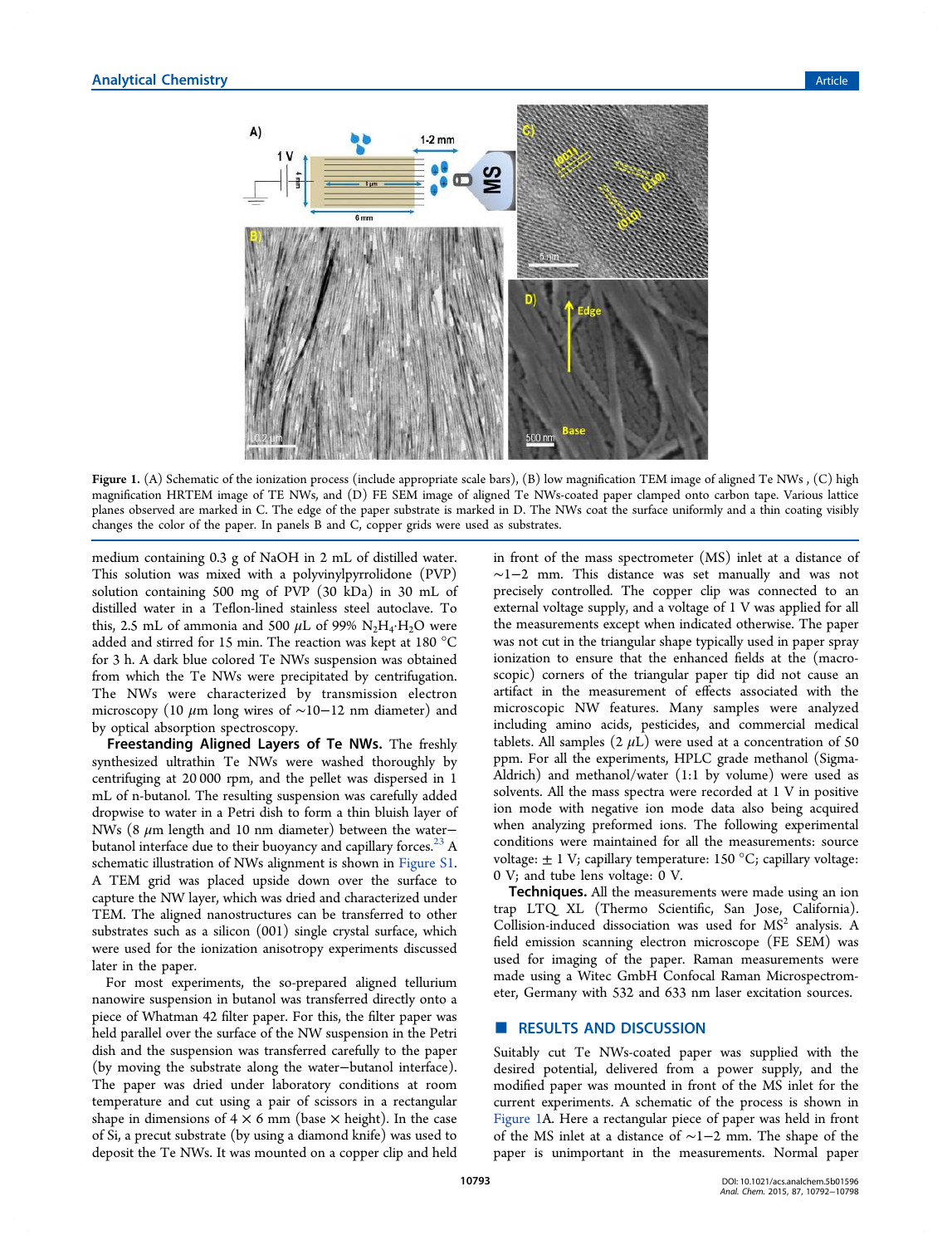(without NWs) does not give detectable ion signals below 500 V (Figure S2B). Various analytes in methanol/water (1:1) at a concentration of 50 ppm were added onto the paper with a micropipette. About  $2 \mu L$  of sample (i.e.,  $10^{-7}$  g, absolute) was used for a single measurement. Under these conditions, the aligned Te NW paper gave ions which were analyzed using an ion trap LTQ XL mass spectrometer. The rectangularly cut paper was examined with a field emission scanning electron microscope (FE SEM). The image, shown in Figure 1D, revealed the presence of aligned Te NWs on the paper. The corresponding low magnification TEM and HRTEM images of Te NWs on a standard copper grid display the same features, as shown in Figure 1B and 1C.

A fascinating feature of ionization at low voltage is the presence of  $[M + H]^+$   $(M = \text{molecule})$  without any fragment ions. These low voltage mass spectra are characterized by their high signal/noise ratios. Such a low voltage (1 V) mass spectrum of DPA is shown in Figure 2A. The figure represents



Figure 2. (A) Full scan mass spectrum of 100 ng DPA with inset showing isotopic distribution of the molecular ion peak (a) and  $\mathrm{MS}^2$  of molecular ion peak (b). (B), (C), and, (D) show mass spectra of DPA at 0 V, 1 V and 1 kV, respectively. There are processes which give minor signals even at 0 V.

a full range mass spectrum which was collected at 1 V by applying 50 ppm of DPA in methanol/water to the substrate. The volume of the sample solution used for a single experiment was 2  $\mu$ L (corresponding to 100 ng, absolute). Typically, 50 scans were recorded and averaged from this quantity of analyte. The spectrum is characterized by the presence of the protonated molecule at *m*/*z* 170 with a well-defined isotopic distribution (shown in the inset). The identity of the protonated molecule was confirmed by MS-MS analysis, which is also shown as an inset. The expected benzene loss product was seen at *m*/*z* 92. The results are shown in Figure 2B and Figure 2C, which represent the mass spectrum of diphenylamine at 0 and 1 V, respectively. (There are processes which can give minor signal even at 0 V, but these depend on the experimental and atmospheric conditions.) For comparison, the mass spectrum of diphenylamine at 1 kV (using the same Te NWs-coated paper) is shown in Figure 2D. This has a more noisy background and lower signal/noise ratio than the mass spectrum at 1 V. The variation of S/N ratio as a function of voltage is depicted in Figure S2C. It is important to note that the signal at  $1 \text{ V}$  is  $10^2$  times smaller than that at  $1 \text{ kV}$ . This is an approximation made, as signal intensity is a function of many factors (substrate to MS inlet distance, capillary voltage, capillary temperature, etc.). Integration time for 1 V and 1 kV spectra are 0.4 and 1.5 min, respectively.

The role of aligned nanostructures (Te NWs) in ejecting ions at 1 V has been verified by conducting the same experiment with similarly cut Whatman 42 filter paper (without Te NWs on it). This paper did not give any ions at low voltage demonstrating that 1D nanostructures can act as electrodes that eject ions even at 1 V. The threshold voltage for ion ejection from Whatman 42 filter paper of the same shape and placement without NWs was tested with various analytes and a minimum of 400−500 V was found to be necessary for ejecting ions. The results are shown in Figure S2A and Figure S2B, which represent the mass spectra of DPA from normal Whatman 42 filter paper at 500 V and below 500 V, respectively. The dependence of signal intensity on voltage was tested with nanowire-coated paper and normal Whatman 42 filter paper. The results are shown in Figure S2D and Figure S2E, respectively. Here DPA at 50 ppm was analyzed at various voltages starting from 1 V to 5 kV (for nanowire-coated paper). The data showed an enhancement in signal intensity with increasing voltage, plateauing at 3 kV. Similar results were obtained for normal Whatman filter paper also.

Ionization at 3 V from protruding carbon nanotubes has been suggested to follow a "field ionization of microdroplet" mechanism.<sup>24,25</sup> The main feature of this mechanism is that ionization occurs in the solution phase. This was supported by various experimental data. The present data also support solution-phase ionization and emission of charged microdroplets. The key role of solvent in the ionization at 1 V was tested with various amines and phosphines by varying the pH. Two amines (diphenylamine and triethylamine) and two phosphines (triphenylphosphine and tributylphosphine) were selected, and mass spectra of these analytes were recorded before and after the addition of dilute acid (HCl). The results are shown in Figure 3. The results show an enhancement in



Figure 3. Signal intensity enhancement for various analytes (a, before adding HCl, and b, after adding HCl). (A) Triphenylphosphine, (B) tributylphosphine, (C) diphenylamine, and (D) triethylamine.

intensity of the protonated molecule after the addition of dilute acid (HCl). This reveals the role of solution-phase acid/base equilibria in the ionization process and supports the proposed solution-phase ionization mechanism. This was also supported by another experiment of introducing vapors of a highly volatile analyte species (triethylamine dissolved in acetone) between the tip of the paper and the MS inlet. The absence of a molecular ion peak in this case supports the solution-phase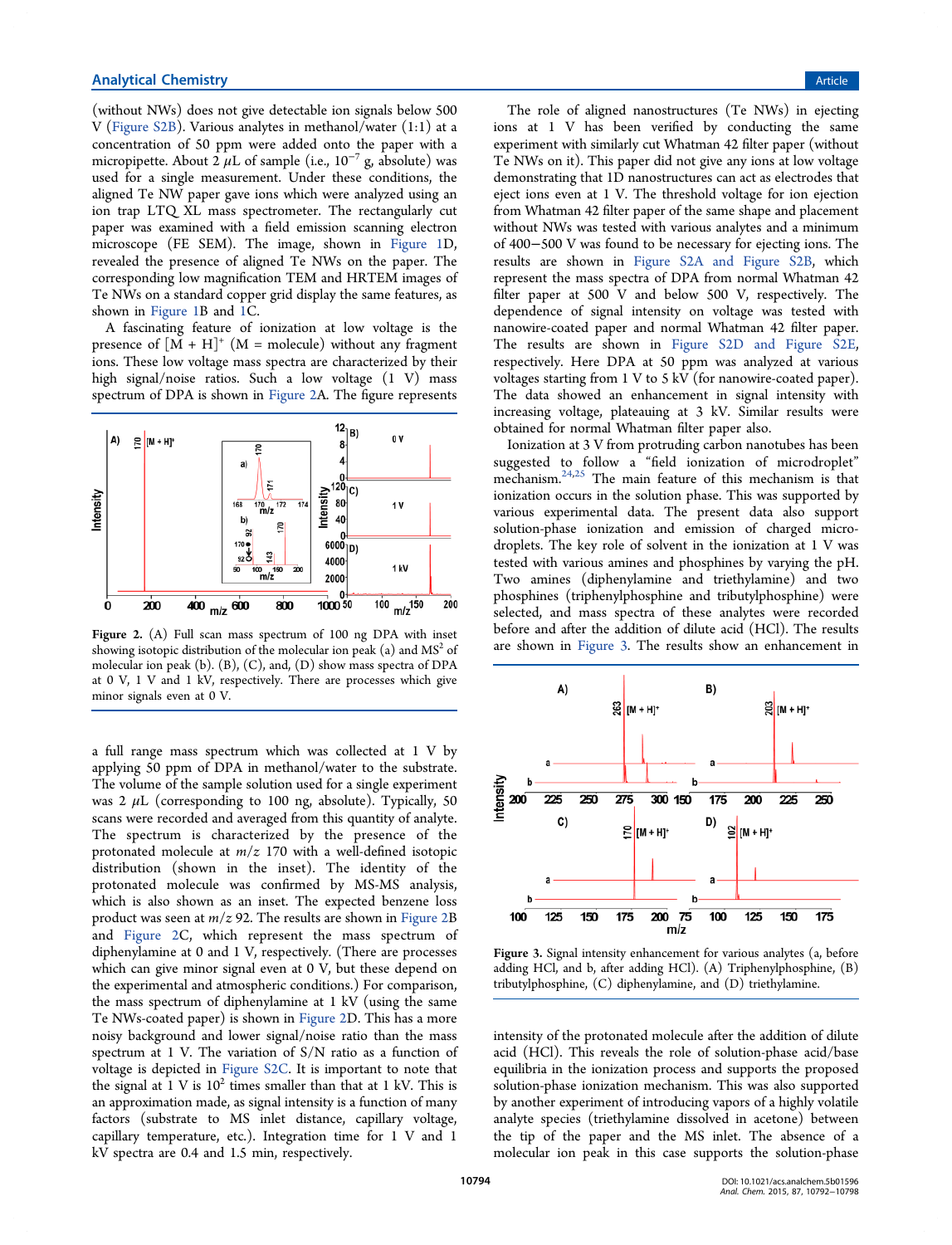ionization mechanism and is not consistent with ionization in the gas phase.

Solution-phase ionization at 1 V was further supported by results obtained for salts from which preformed ions of both the polarities are observed in low-voltage mass spectra. Solutions of preformed ions were made in methanol/water (1:1) at a concentration of 50 ppm, and they were introduced onto a rectangularly cut Te NWs-coated paper in volumes of 2  $\mu$ L at a time (i.e., again in 100 ng amounts). Figure 4 represent



Figure 4. Analysis of preformed ions. (A) Tetramethylammonium chloride, (B) tetramethylammonium bromide, (C) tetramethylammonium nitrate, and (D) tetrabutylammonium iodide.

the results obtained. The mass spectra were collected both in positive and negative modes for the positive and negative counterions, respectively. These experiments also substantiate solution-phase ionization via microdroplet emission.

To evaluate the structural and chemical changes that might have occurred to the Te NWs on the paper due to the applied voltage, Raman spectra of the nanowire-coated paper were recorded before and after the experiment. Three kinds of samples (neutral species, positively charged species, and negatively charged species) were analyzed continuously for 25 min, and Raman spectra of the paper were recorded before and after analysis. These spectra (Figure 5) showed a prominent peak due to the Raman active  $A_1$  singlet mode of the t-Te 1<br>lattice vibration.<sup>26</sup> The other peaks at 267 and 375 cm<sup>-1</sup> are due to various vibrational modes of Te−O bond.<sup>27</sup> These were collected at various points on the paper to ascertain reproducibility. For a better presentation of the Raman spectra before and after experiments, a vertical shift of spectra has been done. There may be a small intensity variation in the spectrum before and after the experiment. That variation in the intensity is due to the changes in the experimental parameters, like the focus spot for Raman measurement, the amount of NWs present at that point (can be seen from the FE SEM images that the NWs concentration is not same at all the points), and so forth. There is no physical degradation seen for the NWs. The data suggest that the Te NWs are unchanged in the course of the experiment.

The experiments presented suggest that ionization does not lead to changes in the electrodes. Tellurium being a semiconductor, application of a potential at the electrode surface should result in a potential drop. We measured a



Figure 5. Raman spectra of tellurium-coated paper. (A) Before the experiment, after the experiment for (B) neutral molecules, (C) positive counterpart of a preformed ion, and (D) negative counterpart of a preformed ion. The spectra have been shifted vertically for clarity.

potential drop of 0.40 V upon the application of 1 V on the NWs-coated paper (Supporting Information, SI-3). The existence of ions even under these conditions implies that ion formation is unlikely to be occurring at this reduced potential at the end of the NWs (opposite to the point of electrical contact). Similar to our previous report, $19^{\circ}$  experiments with vapors introduced between the electrodes and the mass spectrometer inlet did not produce ions. Creation of ions from solutions and their detection as preformed ions imply ionization in solution, and emission presumably as microdroplets. Conduction seems to involve ions in the solution covering the NWs and droplet emission occurs from the end of the wet electrode where the field is highest. This is supported by the enhancement of ion signals in acidic pH for a range of analytes.

In order to verify the mechanism of ionization, solutions of the same analyte (DPA) were prepared in a homologous series of alcohols with decreasing dielectric constant. Although ions were detected in methanol and ethanol, they were not detectable in butanol and only with substantial reduction in intensity in propanol (see Table S1). These findings highlight the key role of solvents in the ionization mechanism. The mechanism of ionization was tested with another experiment for which solutions of DPA (50 ppm) in butanol with varying conductivity were prepared. This was done by adding an external ionic species, at different concentrations, to the analyte system. Butanol solution of sodium acetate was prepared and was added to the analyte solutions so that the final salt concentrations were 1, 10, 50, 100, and 500 ppm. Mass spectra were collected, and the signal intensity is listed in Table S2. Ions were not detectable up to 50 ppm concentration of sodium acetate (in the analyte system), but ionization started occurring at 100 ppm of sodium acetate. This is ascribed to the enhancement of electrolytic conductivity of the analyte system. This confirms the role of electrolytic conductivity of the solution in ejecting ions from NWs. Electronic conductivity of the nanostructure does not seem to be important. This is supported by the fact that the nature of carbon nanotubes, whether single-walled or multiwalled, did not make a difference in ionization.<sup>19</sup>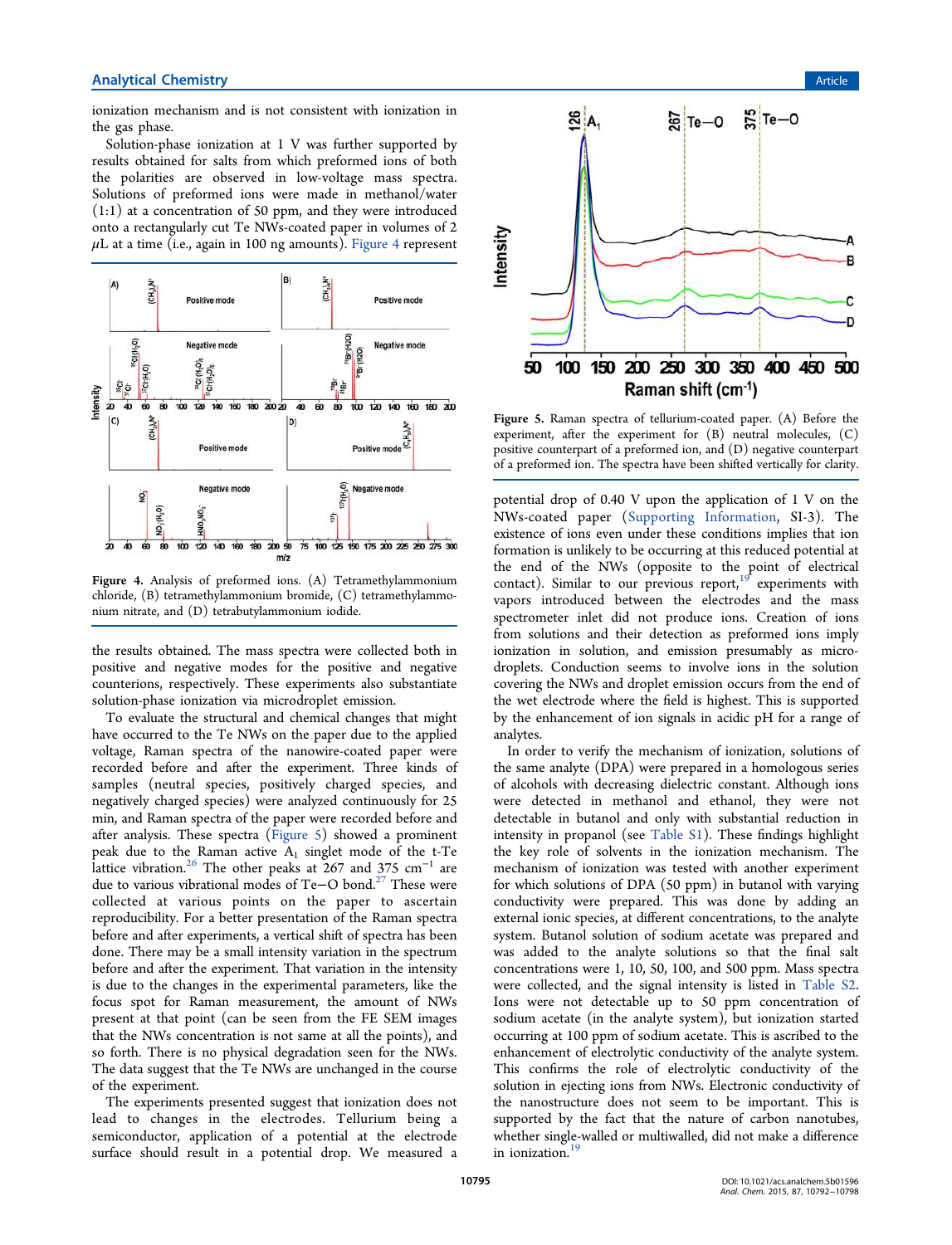The dependence of alignment of these nanostructures on molecular ion intensity has been tested with various analytes. To do this, the aligned tellurium nanowire suspension was transferred on to a square cut silicon (001) single crystal substrate and analysis of various molecules was done with the silicon substrate in different positions (from position 1 to 8 as shown in Figure 6A). Alignment of NWs was checked with



Figure 6. Analysis of TPP at different positions of a silicon (001) single crystal substrate coated with Te NWs. (A) Schematic of the silicon substrate showing different positions (from 1 to 8) which are analyzed consecutively,  $\bar{B}$ ) microscopic image of the silicon substrate coated with aligned Te NWs. At the edge of the Si substrate, the Te NWs would bend downward. Variation in ion intensity of triphenylphosphine collected from (C) aligned Te NWs, and (D) nonaligned Te NWs, both deposited on silicon substrates. Some disorder in the alignment of NWs is shown.

SEM imaging. The substrate with aligned Te NWs was held in front of the MS inlet at an approximate distance of 1 mm, and it was rotated repeatedly in steps of approximately 45° anticlockwise with respect to the MS inlet. The rotation caused different regions of the substrate to face the MS inlet in turn. Measurements were done with various analytes. Results for a set of experiments using TPP are shown in Figure 6C, and others are given in Figure 7.There is a large variation in molecular ion intensity at different positions of the silicon

substrate. In particular, we note that positions 1 and 5 have much larger intensities than others. Analysis of these particular regions under a microscope revealed the difference in alignment of nanostructures in these positions with respect to the MS inlet. The microscopic image is shown in Figure 6B.

The edge of the silicon substrate is marked in the image, and the alignment of nanostructures is shown by an arrow. The positions where ion intensity got enhanced are those at which nanowire alignment is along the axis of the MS inlet. Other regions where intensity is less are those where NWs lie at an angle with respect to the mass spectrometer inlet. At certain positions, most of the NWs are orthogonal to the mass spectrometer inlet. However, even in these positions, certain NWs will be protruding from the substrate oriented toward the inlet as would be expected from Figures 1B and 1D. This makes a gradual variation in ion intensity with positions with maxima at 0 and 180° with respect to the MS inlet.

Positions 1 and 5 are edges of the substrate cut that the tips of NWs facing the MS inlet. The Te NWs at these positions are 8  $\mu$ m in length and 10 nm in diameter. These are distributed over a 4 mm long edge (the substrate dimension is  $4 \times 4$  mm). So there can be  $4 \times 10^5$  wires over the entire edge (assuming monolayer coating). The distribution of NWs is unlikely to be the same at positions 1 and 5, because they are nanoscale materials and the monolayer is made by solution casting. There is difference in morphology as well as number density between these positions (Figure S4A). These contribute to variations in the ion intensity at apparently equivalent positions such as 1 and 5 as well as 7 and 3. To confirm the existence of anisotropy in such ionization events we performed measurements with a variety of analytes as well as varying substrates. The results show the reproducibility of the main finding of anisotropy in the experiment. These data are shown in Figure S5 and S6. The difference in arrangement of NWs can be understood from microscopy, in general as seen in Figure 1B. Nearly similar intensities are observed upon reversal of electrode positions. Because precise position control was not possible in these experiments (note that the control possible in electrode alignment is much smaller than the dimensions of NWs), the observed alignment-dependent intensity variation was confirmed by performing similar measurements with a silicon substrate deposited with nonaligned Te NWs (Figure S4B). In this case, all positions have almost equal intensity. Data using TPP are shown in Figure 6D, and similar results for other analytes are presented in Figure 7. Signal intensity data of DPA



Figure 7. Variation of signal intensity with different orientations of the TeNWs: aligned (top) and nonaligned (bottom) for (A) diphenylamine, (B) isoleucine, (C) threonine, and (D) phenyl alanine. Positions are as in Figure 6.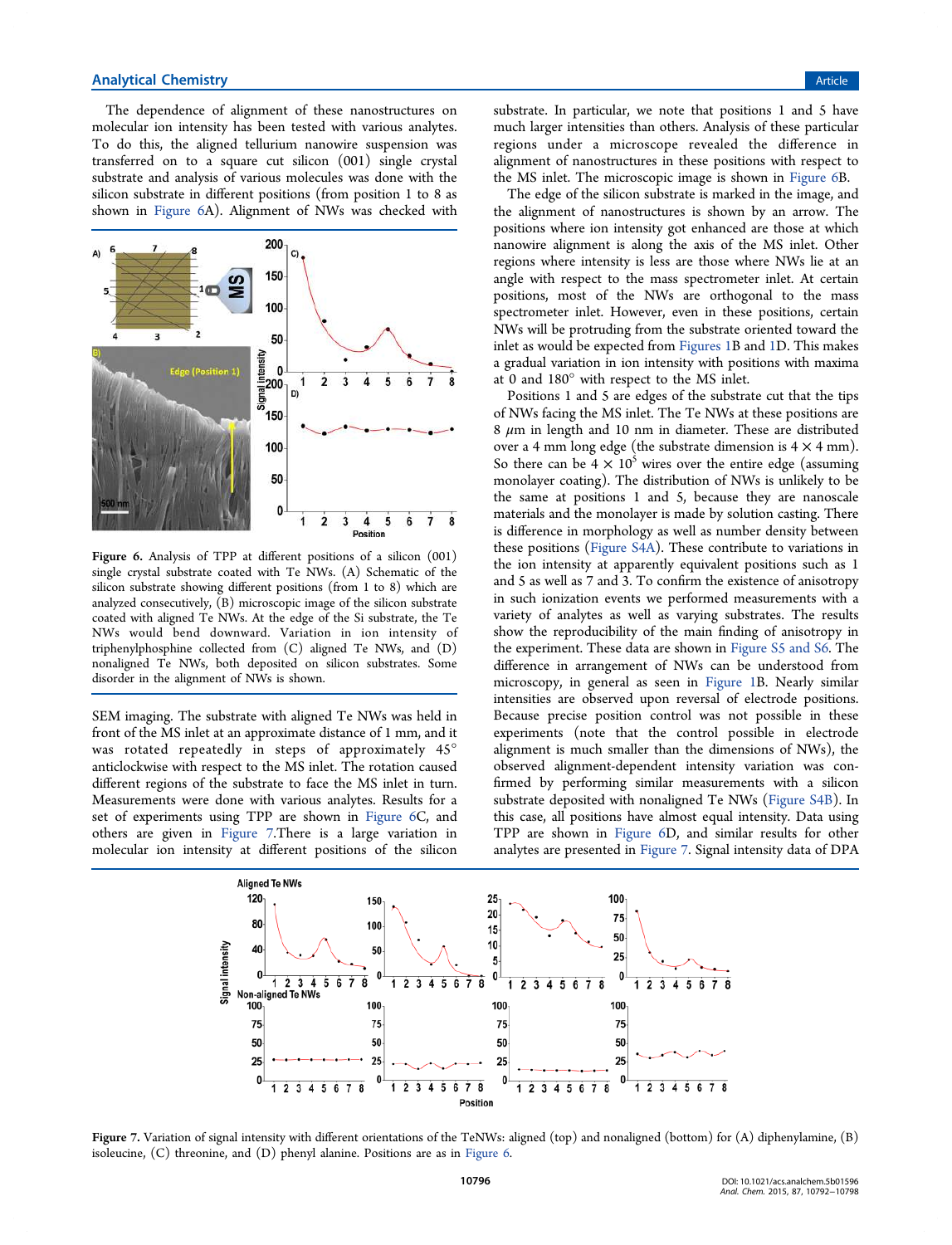## **Analytical Chemistry Article** Article **Analytical Chemistry** Article **Article Article Article Article Article**

as a function of position for both types of Te NWs are shown in Table S3.

Because it was difficult to accurately reproduce the position of the substrate containing Te NWs with respect to the entrance to the mass spectrometer, the effects of applied potential were explored by switching from 1 to 0 V keeping other conditions the same. Similarly, orientation was studied under two extreme conditions of parallel and orthogonal. These experiments were done at various pH values for DPA, thymine, adenine, and guanine, and the results are summarized in the Supporting Information, Table S4. These data confirm that (i) there is a significant orientation effect (an order of magnitude or more), (ii) there is an increase in ion signal of about a factor of 2 on going from 0 to 1 V, and (iii) there is a significant pH effect with acidic solutions strongly favoring observation of [M  $+ H$ ]<sup>+</sup>. .

The applicability of this low-voltage ionization has been tested with various analytes. These include amino acids, pesticides, and drugs. The zwitterionic nature of amino acids allows them to exist in solution as charged species. Ionization of these species was achieved at 1 V from Te NWs-coated paper, and the result of an experiment using phenylalanine is shown in Figure 8A. The spectrum is dominated by the protonated



Figure 8. Detection of (A) amino acid (phenyl alanine), (B) carbofuran (from the surface of an orange), and (C) content of a medicinal tablet (metformin) at 1 V.

molecule peak at *m*/*z* 166. This study was extended to various amino acids ranging from alanine (*m*/*z* 90) to methionine (*m*/*z* 150) as shown in Figure S7. Similarly, various pesticides were studied. Pesticides at 50 ppm concentration were applied on the surface of an orange. The rectangle of nanowire-coated paper was rubbed on the orange surface and solvent (methanol/water) added, and mass spectra were collected at 1 V. The spectrum of carbofuran recorded in this way is shown in Figure 8B. The result suggests the possibility of detecting 250 ng of pesticides from fruit surfaces. Results for various pesticides are shown in Figure S8. The figure shows mass spectrum of chloropyrifos, parathion, and methyl parathion with their MS<sup>2</sup> data, confirming their identity. The ultralow

voltage ionization method has been extended to identify the contents of various medicinal tablets also. A number of tablets were purchased from a local pharmacy, and the tablet surface was rubbed with the Te NWs-coated paper and analyzed using methanol/water at 1 V. Figure 8C presents the mass spectrum of metformin which was analyzed from a metformin tablet. Various other tablets were analyzed and the signal intensity data are given in Table S5.

#### ■ **CONCLUSIONS**

In conclusion, we present a widely applicable low voltage ionization process involving one-dimensional nanostructures. Ionized molecular species are detected without accompanying fragment ions. It is shown that ionization is independent of the substrate used for the nanostructures. Ion formation occurs as a result of the enhanced electric fields at the tips of the nanostructures causing charged droplet emission. Electrolytic conduction in solution over the nanostructures is found to be the basis for conductivity. Alignment of nanostructures with respect to the mass spectrometer inlet has a significant effect on ion intensity. The observed anisotropy is ascribed to the effects of NW alignment on the electric field direction, but it might also contain contributions from physical flow profiles across the oriented NWs. High sensitivity and selectivity to the molecular species expressed on surfaces offer certain analytical advantages to this methodology. Simplification of mass spectrometry ionization is possible using easily prepared nanostructures. The data also indicate that there are processes that produce ions at zero applied potential; these processes are studied in a separate publication.<sup>2</sup>

# ■ ASSOCIATED CONTENT

#### **6** Supporting Information

The Supporting Information is available free of charge on the ACS Publications website at DOI: 10.1021/acs.analchem.5b01596.

Additional information as noted in text (PDF)

## ■ AUTHOR INFORMATION

# Corresponding Authors

\*E-mail: pradeep@iitm.ac.in. Fax: (+) 91-44-22570545. \*E-mail: cooks@purdue.edu.

#### Notes

The authors declare no competing financial interest.

## ■ ACKNOWLEDGMENTS

T.P. acknowledges financial support from the Department of Science and Technology, Government of India, for his research programme on nanomaterials. R.N. and D.S. thank the University Grants Commission for research fellowships. A.S. thanks CSIR for a research fellowship. R.G.C. acknowledges funding from the Separations and Analysis Program, Office of Basic Energy Sciences, U.S. Department of Energy, DE-FG02- 06ER15807.

## ■ REFERENCES

(1) Beckey, H. D. *Int. J. Mass Spectrom. Ion Phys.* 1969, *2*, 500−503.

(2) Robertson, A. J. B. *J. Phys. E: Sci. Instrum.* 1974, *7*, 321.

(3) Hsu, C. S. *Prepr. Symp. Am. Chem. Soc., Div. Fuel Chem.* 2011, *56*, 421.

(4) Takats, Z.; Wiseman, J. M.; Gologan, B.; Cooks, R. G. *Science* 2004, *306*, 471−473.